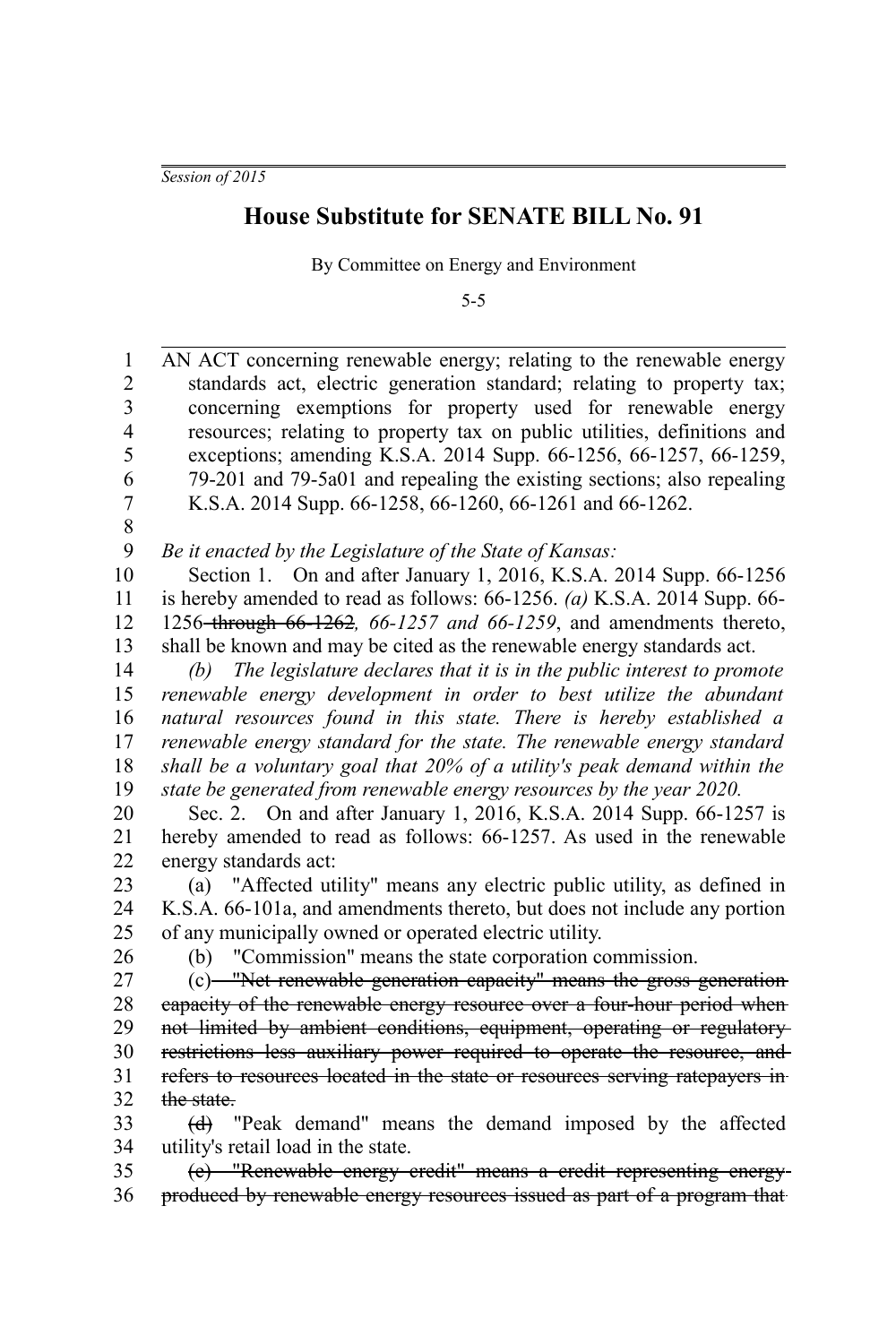has been approved by the state corporation commission. 1

(f) *(d)* "Renewable energy resources" means net renewable generation capacity from: 2 3

- (1) Wind; 4
- (2) solar thermal sources; 5
- (3) photovoltaic cells and panels; 6
- (4) dedicated crops grown for energy production; 7
- (5) cellulosic agricultural residues; 8
- (6) plant residues; 9

(7) methane from landfills or from wastewater treatment; 10

(8) clean and untreated wood products such as pallets; 11

(9) (A) existing hydropower; 12

(B) new hydropower; 13

(10) fuel cells using hydrogen produced by one of the above-named renewable energy resources; *and* 14 15

(11) energy storage that is connected to any renewable generation by means of energy storage equipment including, but not limited to, batteries, fly wheels, compressed air storage and pumped hydro; and 16 17 18

(12) other sources of energy, not including nuclear power, that become available after the effective date of this section, and that are certified as renewable by rules and regulations established by the commission pursuant to K.S.A. 2014 Supp. 66-1262, and amendments thereto. 19 20 21 22 23

Sec. 3. K.S.A. 2014 Supp. 66-1259 is hereby amended to read as follows: 66-1259. *(a)* The commission shall allow affected utilities to recover reasonable costs incurred to meet the new renewable energy resource requirements required in the renewable energy standards act-*K.S.A. 2014 Supp. 66-1258, as in effect on December 31, 2015. All rules and regulations and orders of the state corporation commission that relate to allowing a utility to recover costs incurred to meet such requirement, and that are in effect on June 30, 2015, shall continue to be effective.* 24 25 26 27 28 29 30 31

*(b) Nothing in this act shall be construed to impair any existing contracts, leases or agreements*. 32 33

Sec. 4. K.S.A. 2014 Supp. 79-201 is hereby amended to read as follows: 79-201. The following described property, to the extent herein specified, shall be and is hereby exempt from all property or ad valorem taxes levied under the laws of the state of Kansas: 34 35 36 37

*First.* All buildings used exclusively as places of public worship and all buildings used exclusively by school districts and school district interlocal cooperatives organized under the laws of this state, with the furniture and books therein contained and used exclusively for the accommodation of religious meetings or for school district or school district interlocal cooperative purposes, whichever is applicable, together with the grounds 38 39 40 41 42 43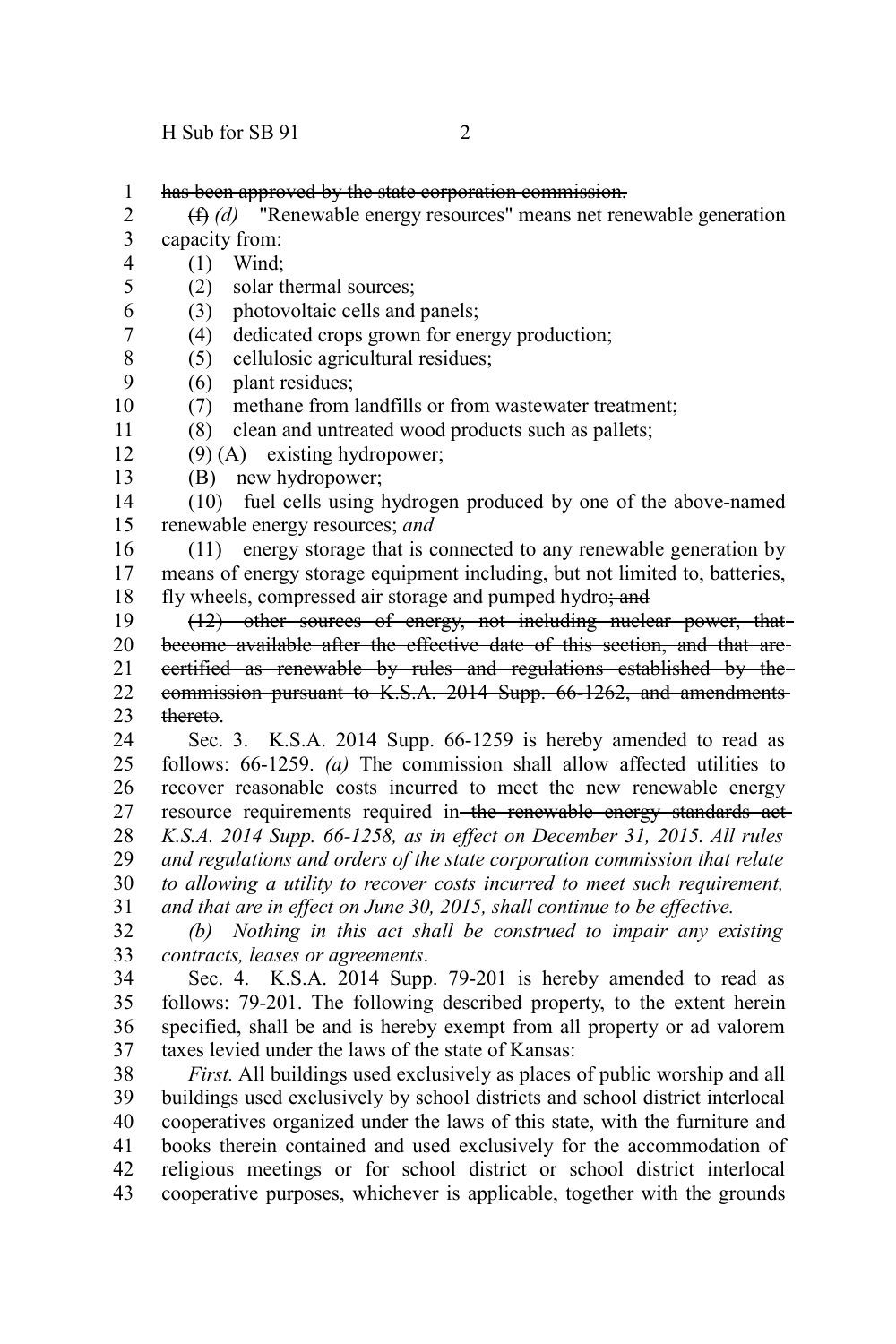owned thereby if not leased or otherwise used for the realization of profit, 1

except that: (a) (1) Any school building, or portion thereof, together with the grounds upon which the building is located, shall be considered to be used exclusively by the school district for the purposes of this section when leased by the school district to any political or taxing subdivision of the state, including a school district interlocal cooperative, or to any association, organization or nonprofit corporation entitled to tax exemption with respect to such property; and (2) any school building, together with the grounds upon which the building is located, shall be considered to be used exclusively by a school district interlocal cooperative for the purposes of this section when being acquired pursuant to a lease-purchase agreement; and (b) any building, or portion thereof, used as a place of worship, together with the grounds upon which the building is located, shall be considered to be used exclusively for the religious purposes of this section when used as a not-for-profit day care center for children which is licensed pursuant to K.S.A. 65-501 et seq., and amendments thereto, or when used to house an area where the congregation of a church society and others may purchase tracts, books and other items relating to the promulgation of the church society's religious doctrines. 2 3 4 5 6 7 8 9 10 11 12 13 14 15 16 17 18 19

*Second.* All real property, and all tangible personal property, actually and regularly used exclusively for literary, educational, scientific, religious, benevolent or charitable purposes, including property used exclusively for such purposes by more than one agency or organization for one or more of such exempt purposes. Except with regard to real property which is owned by a religious organization, is to be used exclusively for religious purposes and is not used for a nonexempt purpose prior to its exclusive use for religious purposes which property shall be deemed to be actually and regularly used exclusively for religious purposes for the purposes of this paragraph, this exemption shall not apply to such property, not actually used or occupied for the purposes set forth herein, nor to such property held or used as an investment even though the income or rentals received therefrom is used wholly for such literary, educational, scientific, religious, benevolent or charitable purposes. In the event any such property which has been exempted pursuant to the preceding sentence is not used for religious purposes prior to its conveyance which results in its use for nonreligious purposes, there shall be a recoupment of property taxes in an amount equal to the tax which would have been levied upon such property except for such exemption for all taxable years for which such exemption was in effect. Such recoupment tax shall become due and payable in such year as provided by K.S.A. 79-2004, and amendments thereto. A lien for such taxes shall attach to the real property subject to the same on November 1 in the year such taxes become due and all such taxes remaining due and unpaid after the date prescribed for the payment thereof 20 21 22 23 24 25 26 27 28 29 30 31 32 33 34 35 36 37 38 39 40 41 42 43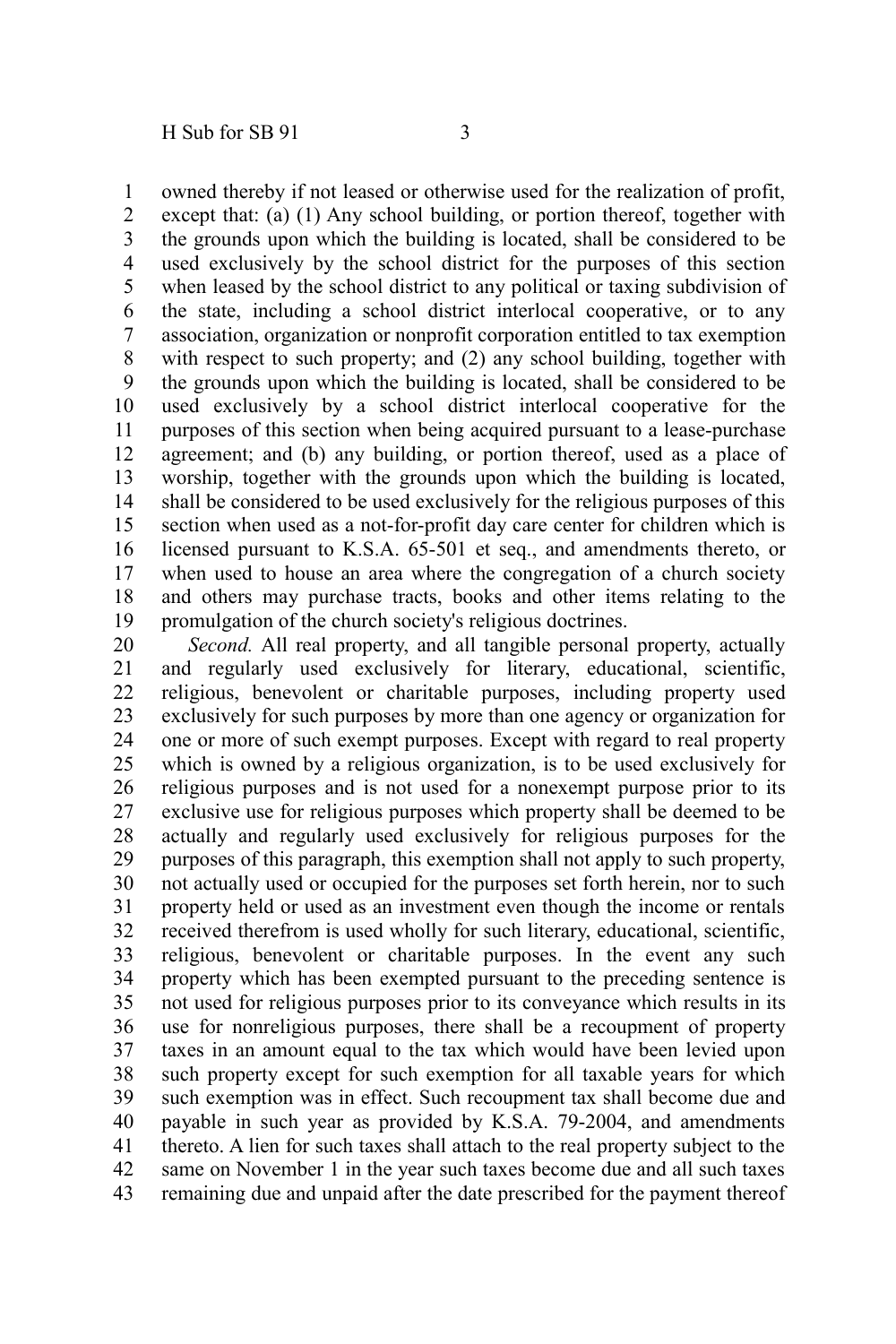shall be collected in the manner provided by law for the collection of delinquent taxes. Moneys collected from the recoupment tax hereunder shall be credited by the county treasurer to the several taxing subdivisions within which such real property is located in the proportion that the total tangible property tax levies made in the preceding year for each such taxing subdivision bear to the total of all such levies made in that year by all such taxing subdivisions. Such moneys shall be credited to the general fund of the taxing subdivision or if such taxing subdivision is making no property tax levy for the support of a general fund such moneys may be credited to any other tangible property tax fund of general application of such subdivision. This exemption shall not be deemed inapplicable to property which would otherwise be exempt pursuant to this paragraph because an agency or organization: (a) Is reimbursed for the provision of services accomplishing the purposes enumerated in this paragraph based upon the ability to pay by the recipient of such services; or (b) is reimbursed for the actual expense of using such property for purposes enumerated in this paragraph; or (c) uses such property for a nonexempt purpose which is minimal in scope and insubstantial in nature if such use is incidental to the exempt purposes of this paragraph; or (d) charges a reasonable fee for admission to cultural or educational activities or permits the use of its property for such activities by a related agency or organization, if any such activity is in furtherance of the purposes of this paragraph; or (e) is applying for an exemption pursuant to this paragraph for a motor vehicle that is being leased for a period of at least one year. 1 2 3 4 5 6 7 8 9 10 11 12 13 14 15 16 17 18 19 20 21 22 23 24

*Third.* All moneys and credits belonging exclusively to universities, colleges, academies or other public schools of any kind, or to religious, literary, scientific or benevolent and charitable institutions or associations, appropriated solely to sustain such institutions or associations, not exceeding in amount or in income arising therefrom the limit prescribed by the charter of such institution or association. 25 26 27 28 29 30

*Fourth.* The reserve or emergency funds of fraternal benefit societies authorized to do business under the laws of the state of Kansas. 31 32

*Fifth.* All buildings of private nonprofit universities or colleges which are owned and operated by such universities and colleges as student union buildings, presidents' homes and student dormitories. 33 34 35

*Sixth.* All real and tangible personal property actually and regularly used exclusively by the alumni association associated by its articles of incorporation with any public or nonprofit Kansas college or university approved by the Kansas board of regents to confer academic degrees or with any community college approved by its board of trustees to grant certificates of completion of courses or curriculum, to provide accommodations and services to such college or university or to the alumni, staff or faculty thereof. 36 37 38 39 40 41 42 43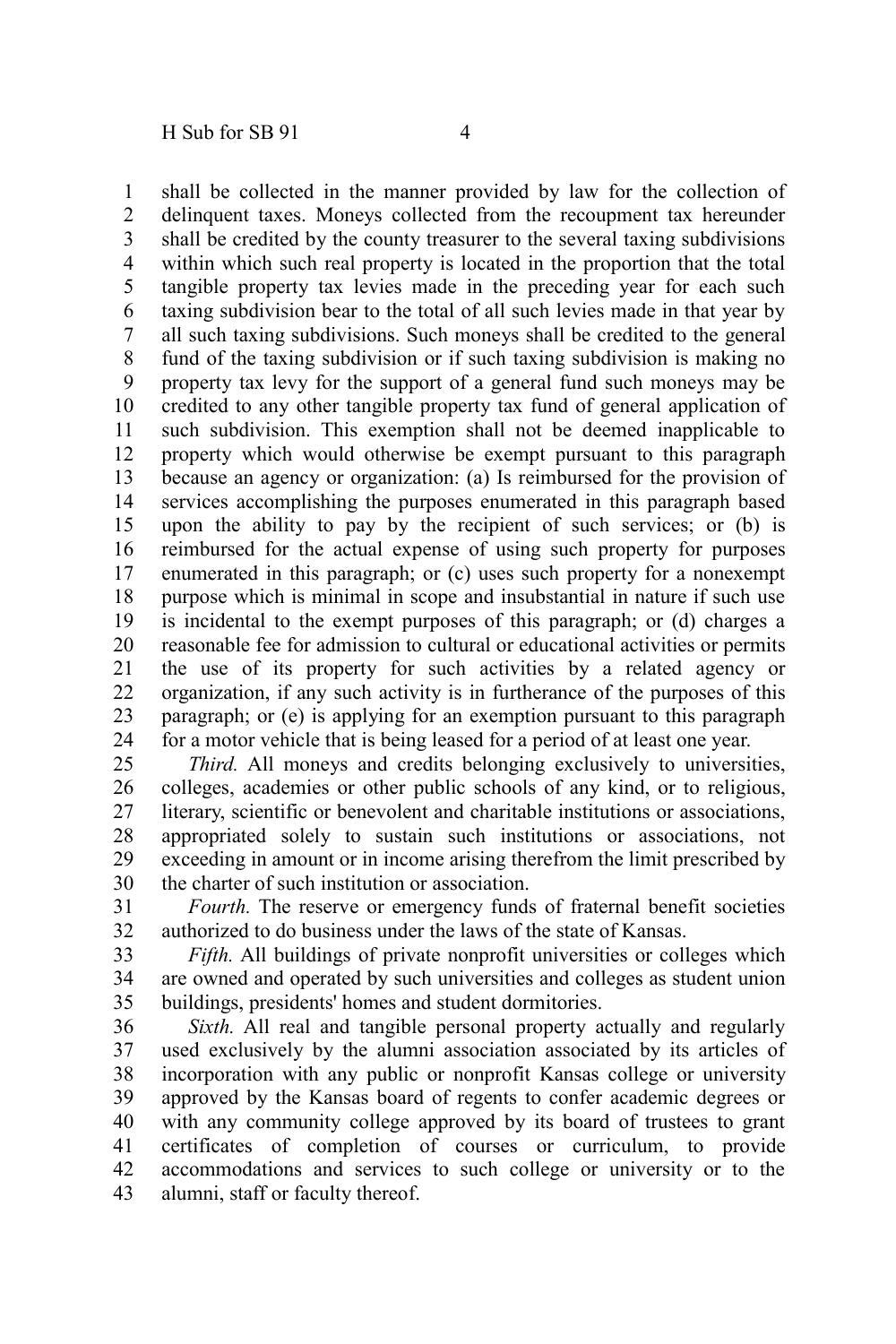*Seventh.* All parsonages owned by a church society and actually and regularly occupied and used predominantly as a residence by a minister or other clergyman of such church society who is actually and regularly engaged in conducting the services and religious ministrations of such society, and the land upon which such parsonage is located to the extent necessary for the accommodation of such parsonage. 1 2 3 4 5 6

*Eighth.* All real property, all buildings located on such property and all personal property contained therein, actually and regularly used exclusively by any individually chartered organization of honorably discharged military veterans of the United States armed forces or auxiliary of any such organization, which is exempt from federal income taxation pursuant to section  $501(c)(19)$  of the federal internal revenue code of 1986, for clubhouse, place of meeting or memorial hall purposes, and real property to the extent of not more than two acres, and all buildings located on such property, actually and regularly used exclusively by any such veterans' organization or its auxiliary as a memorial park. 7 8 9

*Ninth.* All real property and tangible personal property actually and regularly used by a community service organization for the predominant purpose of providing humanitarian services, which is owned and operated by a corporation organized not for profit under the laws of the state of Kansas or by a corporation organized not for profit under the laws of another state and duly admitted to engage in business in this state as a foreign not-for-profit corporation if: (a) The directors of such corporation serve without pay for such services; (b) the corporation is operated in a manner which does not result in the accrual of distributable profits, realization of private gain resulting from the payment of compensation in excess of a reasonable allowance for salary or other compensation for services rendered or the realization of any other form of private gain; (c) no officer, director or member of such corporation has any pecuniary interest in the property for which exemption is claimed; (d) the corporation is organized for the purpose of providing humanitarian services; (e) the actual use of property for which an exemption is claimed must be substantially and predominantly related to the purpose of providing humanitarian services, except that, the use of such property for a nonexempt purpose which is minimal in scope and insubstantial in nature shall not result in the loss of exemption if such use is incidental to the purpose of providing humanitarian services by the corporation; (f) the corporation is exempt from federal income taxation pursuant to section  $501(c)(3)$  of the internal revenue code of 1986 and; (g) contributions to the corporation are deductible under the Kansas income tax act. As used in this clause, "humanitarian services" means the conduct of activities which substantially and predominantly meet a demonstrated community need and which improve the physical, mental, social, cultural or spiritual welfare of 18 19 20 21 22 23 24 25 26 27 28 29 30 31 32 33 34 35 36 37 38 39 40 41 42 43

10 11 12 13 14 15 16 17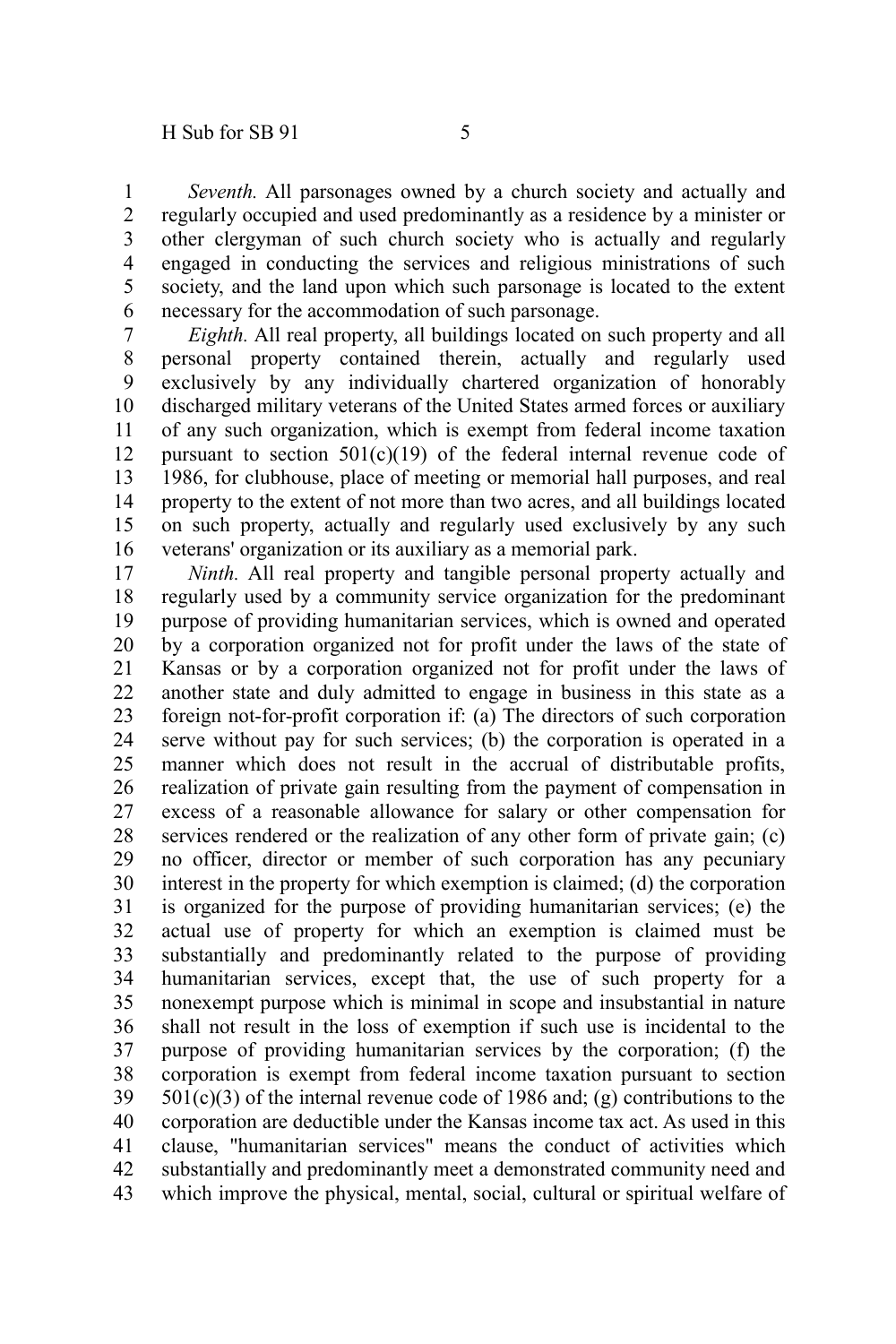others or the relief, comfort or assistance of persons in distress or any combination thereof including but not limited to health and recreation services, child care, individual and family counseling, employment and training programs for handicapped persons and meals or feeding programs. Notwithstanding any other provision of this clause, motor vehicles shall not be exempt hereunder unless such vehicles are exclusively used for the purposes described therein, except that the use of any such vehicle for the purpose of participating in a coordinated transit district in accordance with the provisions of K.S.A. 75-5032 through 75-5037, and amendments thereto, or K.S.A. 75-5051 through 75-5058, and amendments thereto, 1 2 3 4 5 6 7 8 9 10

shall be deemed as exclusive use. 11

*Tenth.* For all taxable years commencing after December 31, 1986, any building, and the land upon which such building is located to the extent necessary for the accommodation of such building, owned by a church or nonprofit religious society or order which is exempt from federal income taxation pursuant to section  $501(c)(3)$  of the federal internal revenue code of 1986, and actually and regularly occupied and used exclusively for residential and religious purposes by a community of persons who are bound by vows to a religious life and who conduct or assist in the conduct of religious services and actually and regularly engage in religious, benevolent, charitable or educational ministrations or the performance of health care services. 12 13 14 15 16 17 18 19 20 21 22

*Eleventh.* For all taxable years commencing after December 31, 1998, all property actually and regularly used predominantly to produce and generate electricity utilizing renewable energy resources or technologies *that is located on the property of any business organization and is intended to offset the onsite electrical needs of the business organization or when the applicant for such property, on or before December 31, 2016, has filed an application for exemption pursuant to this subsection or has received a conditional use permit to produce and generate electricity on the property from the county in which the property is located. Any exemption granted under the provisions of this subsection for property primarily used for wholesale sale when the applicant, after December 31, 2016, has filed such application or filed such application and received a conditional use permit, shall be in effect for the 10 taxable years immediately following the taxable year in which construction or installation of such property is completed*. For purposes of this section, "renewable energy resources or technologies" shall include wind, solar, photovoltaic, biomass, hydropower, geothermal and landfill gas resources or technologies. 23 24 25 26 27 28 29 30 31 32 33 34 35 36 37 38 39 40

*Twelfth*. For all taxable years commencing after December 31, 2001, all personal property actually and regularly used predominantly to collect, refine or treat landfill gas or to transport landfill gas from a landfill to a 41 42 43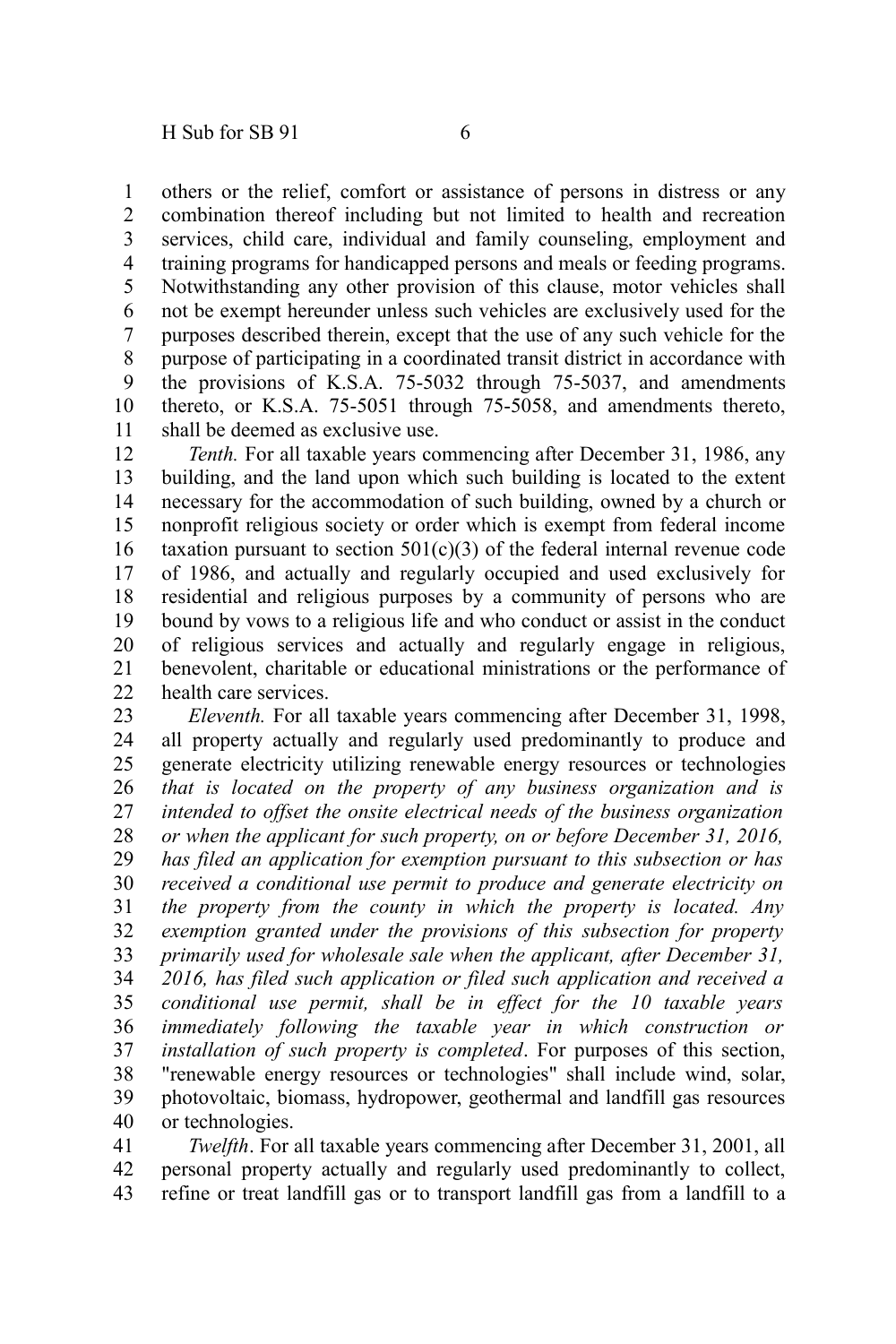17

transmission pipeline, and the landfill gas produced therefrom. 1

The provisions of this section, except as otherwise more specifically provided, shall apply to all taxable years commencing after December 31, 2009. 2 3 4

Sec. 5. K.S.A. 2014 Supp. 79-5a01 is hereby amended to read as follows: 79-5a01. (a) As used in this act, the terms "public utility" or "public utilities" means every individual, company, corporation, association of persons, brokers, marketers, lessees or receivers that now or hereafter own, broker or market natural gas inventories stored for resale in an underground formation in this state, or now or hereafter are in control, manage or operate a business of: 5 6 7 8 9 10 11

(1) A railroad or railroad corporation if such railroad or railroad corporation owns or holds, by deed or other instrument, an interest in right-of-way, track, franchise, roadbed or trackage in this state; 12 13 14

(2) transmitting to, from, through or in this state telegraphic messages; 15 16

(3) transmitting to, from, through or in this state telephonic messages;

(4) transporting or distributing to, from, through or in this state natural gas, oil or other commodities in pipes or pipelines, or engaging primarily in the business of storing natural gas in an underground formation; 18 19 20 21

(5) generating, conducting or distributing to, from, through or in this state electric power;  $22$ 23

(6) transmitting to, from, through or in this state water if for profit or subject to regulation of the state corporation commission; and 24 25

(7) transporting to, from, through or in this state cargo or passengers by means of any vessel or boat used in navigating any of the navigable watercourses within or bordering upon this state. 26 27 28

(b) The terms "public utility" or "public utilities" shall not include: (1) Rural water districts established under the laws of the state of Kansas; or (2) any individual, company, corporation, association of persons, lessee or receiver owning or operating an oil or natural gas production gathering line which is situated within one county in this state and does not cross any state boundary line; (3) any individual, company, corporation, association of persons, lessee or receiver owning any vessel or boat operated upon the surface of any manmade waterway located entirely within one county in the state;  $-$ or (4) for all taxable years commencing after December 31, 1998, any natural gas distribution system which is owned and operated by a nonprofit public utility described by K.S.A. 66-104c, and amendments thereto, and which is operated predominantly for the purpose of providing fuel for the irrigation of land devoted to agricultural use*; or (5) any individual, company, corporation, association of persons, lessees or receivers to the extent any activity or facility of such entity generates,* 29 30 31 32 33 34 35 36 37 38 39 40 41 42 43